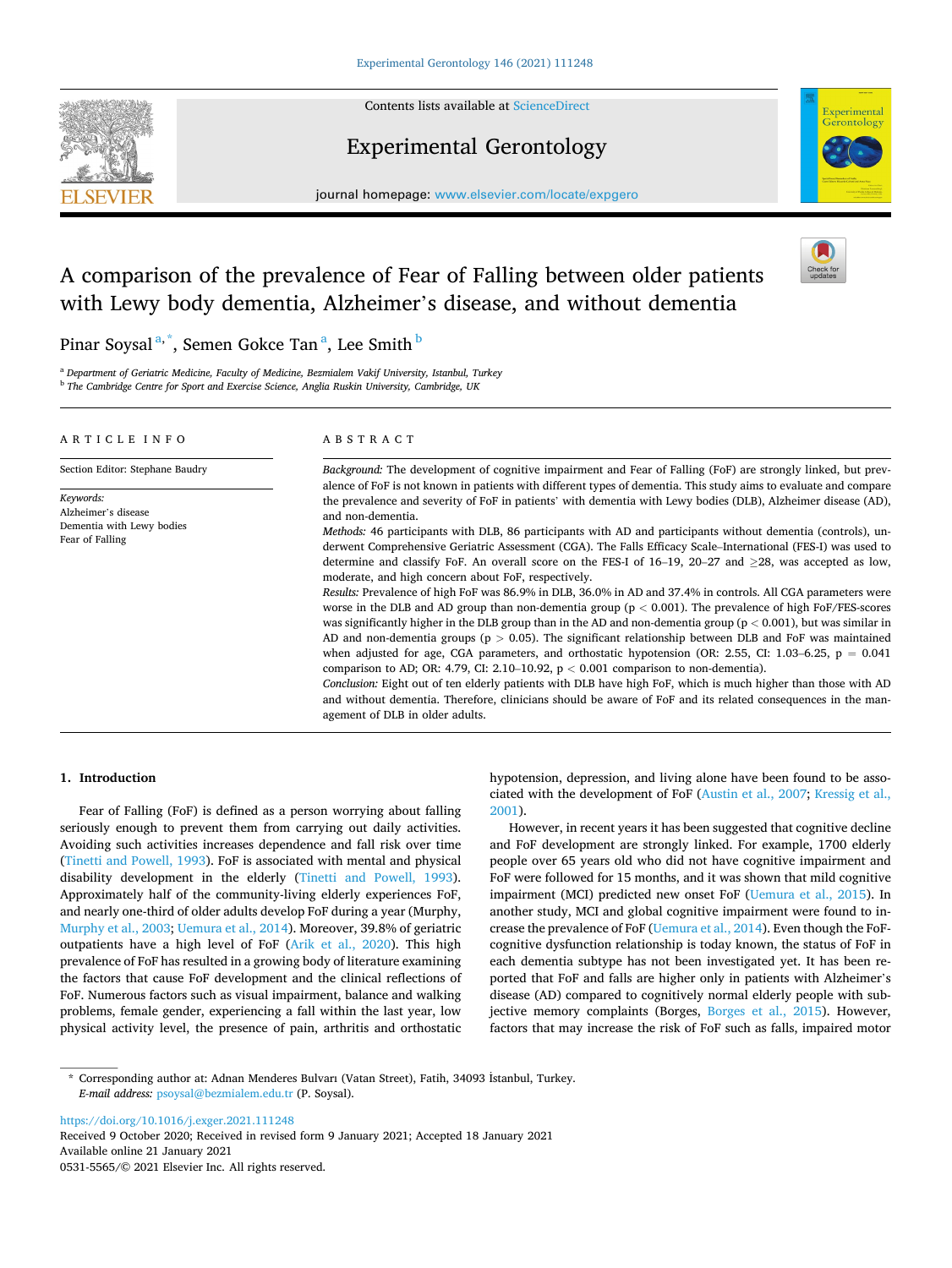performance and autonomic dysfunction are more common in dementia with Lewy bodies (DLB), the second most common neurodegenerative type of dementia in the elderly [\(Ballard et al., 1999;](#page-3-0) [Isik et al., 2019](#page-4-0); [Fritz et al., 2016](#page-3-0)). Despite this, a comparison of FoF levels between DLB and AD has not been investigated to date.

Therefore, the present study aimed to evaluate and compare the presence and severity of FoF between people with DLB, AD and cognitively intact older adults.

#### **2. Method**

## *2.1. Participants*

A total of 498 older adult outpatients who were admitted to a geriatric clinic based in Turkey for any reason and who had no exclusion criteria were included in this cross-sectional study. The investigation conformed to the Declaration of Helsinki and was approved by the local ethics committee (14/298). Informed consent was provided by each participant or a legal guardian before participating in the study.

Probable AD was diagnosed with National Institute on Aging-Alzheimer's Association workgroup's criteria and probable DLB was diagnosed with Fourth consensus report of the DLB Consortium [\(McKeith](#page-4-0)  [et al., 2017](#page-4-0); [McKhann et al., 2011](#page-4-0)). All patients underwent neuroimaging protocols such as cranial magnetic resonance imaging or computed tomography.

Patients who had severe illness that may impair their general health status, such as acute cerebrovascular event, sepsis, acute renal failure, acute coronary syndrome, and acute respiratory failure; and patients who did not agree to undergo the Comprehensive Geriatric Assessment (CGA) were excluded. Patients with MCI and patients with dementia except those with probable DLB or AD were also excluded. Patients with severe dementia (Clinical Dementia Rating 3) were also not included, because the Falls Efficacy Scale–International has only been validated for patients with mild to moderate dementia, not severe dementia ([Hauer et al., 2011\)](#page-4-0).

#### *2.2. Comprehensive geriatric assessment*

All patients underwent CGA. Demographic characteristics (age, gender, and years of education) were recorded [\(Soysal et al., 2014](#page-4-0)). Patients were questioned in terms of recurrent falls  $(\geq 1$  falls/year) within the past year. Comorbid diseases of the patients were questioned. Laboratory data, which was performed routinely in geriatric population, was obtained. Basic and Instrumental Activities of Daily Living (ADL) were assessed by Barthel Index and Lawton-Brody Scale, respectively. Nutritional status was assessed using the Mini-Nutritional Assessment (MNA) score. Geriatric Depression scale was used to evaluate mood. Cognitive status was evaluated by Mini-Mental State Examination (MMSE).

Gait and balance function was assessed by Tinetti Performance Oriented Mobility Assessment Scale (POMA) ([Soysal et al., 2014\)](#page-4-0).

Blood pressure was measured in the supine position, and after the patient stood up, and recorded at the 1st and 3rd minutes. For the measurement of blood pressure, a calibrated Omron M2 Compact (HEM 7102-E) device that meets the requirements of the international protocol was used. Orthostatic hypotension (OH) was defined as a decrease in systolic and/or diastolic blood pressure  $\geq$ 20 mm Hg and/or  $\geq$ 10 mm Hg, respectively, when an individual moved from the supine position to the upright position [\(Soysal et al., 2016](#page-4-0)).

### *2.3. The Falls Efficacy Scale*–*International (FES-I)*

FES-I was used to determine and classify FoF. The scale consists of 16 questions and 1–4 points are assigned to each question. FoF was classified according to the total score given to the questions. Total FES-I scores range from minimum 16 (no concern about falling) to

maximum 64 (severe concern about falling). In addition, if the total score of the FES-I scale was 16–19, 20–27 and  $\geq$ 28, it was assumed that there was no FoF, low, moderate, and high concern about falling, respectively ([Delbaere et al., 2011](#page-3-0); [Rivasi et al., 2019\)](#page-4-0). Previous studies showed that FES-I had very good reliability and validity to detect FoF in geriatric patients with and without cognitive impairment ([Hauer et al.,](#page-4-0)  [2011;](#page-4-0) Kisvetrová et al., 2019) However, because the FES-I has only been validated for patients with mild to moderate dementia, not severe dementia, patients with severe dementia were excluded ([Hauer et al.,](#page-4-0)  [2011\)](#page-4-0).

## *2.4. Statistical analyses*

Data were analyzed using SPSS, version 22. The participants were divided into three groups: AD, DLB and controls and all statistical analyses were performed to compare three groups. Continuous variables were assessed as means and standard deviations and evaluated by Kolmogorov-Smirnov test for normal distribution. Normally distributed continuous variables were analyzed by paired sample *t*-test. In case of non-normal distribution, continuous variables were evaluated by Mann Whitney *U* test. Differences between categorical variables were evaluated by Chi-square and Fisher's exact Chi-square tests. A probability*<*0.05 was considered significant. All statistical analyses were carried out using SPSS 22.0 (SPSS Inc.). Binary logistic regression analysis was performed to assess covariate factors between binary groups (DLB and AD, AD and no dementia group, DLB and no dementia group).

## **3. Results**

Of 498 patients, 9.23% (46) had DLB, 17.26% (86) had AD and 73.51% (366) had no dementia. 48.6% of patients had low FoF, 9.6% had moderate FoF and 41.8% had high FoF. Prevalence of high FoF was 86.9% in DLB, 36.0% in AD and 37.4% in non-dementia group, while low FoF was 6.5% in DLB, 53.5% in AD and 52.8% in non-dementia group (p *<* 0.001). There were no significant differences between the two dementia groups in terms of age, education, gender, comorbidities except for coronary heart disease, number of drugs used, falls history and laboratory values (p *>* 0.05). All CGA parameters were worse in the DLB and AD group than no-dementia group (p *<* 0.001). MMSE, BADL, IADL, MNA and POMA scores were worse in the DLB group than AD group. The presence of systolic OH, diastolic OH and OH were more common in the DLB than both AD and non-dementia group (*<*0.005). The comparison of participants characteristics is summarized in [Table 1](#page-2-0).

While the prevalence of high FES-I scores were significantly higher in the DLB groups than in the AD and non-dementia group (p *<* 0.001, for both), they were similar in AD and non-dementia groups (p *>* 0.05). The significant relationship between DLB and FoF was maintained when adjusted for age, POMA, ADLs, MNA, MMSE, presence of CHD and OH (OR: 2.55, CI: 1.03–6.25,  $p = 0.041$  comparison to AD; OR: 4.79, CI: 2.10–10.92, p *<* 0.001 comparison to non-dementia).

In addition, the prevalence of high FoF increased with CDR scale in patients with dementia (33.3% in CDR1; 52.15% in CDR2) (p *<* 0.001). Both FoF scores and ratio of high FoF were higher in the DLB group than in the AD group for both CDR1 and CDR2 (p *<* 0.05). In CDR1 patients, the prevalence of high FoF in DLB and AD was 86.3% and 65.0%, respectively, while in CDR2 patients, the frequency of high FoF was 87.5% in DLB and 61.5% in AD ([Figs. 1 and 2](#page-2-0)).

#### **4. Discussion**

In this study, results showed that the severity and frequency of FoF is higher in DLB patients than both AD patients (approximately 2.5 times) and cognitively intact older adults (4.7 times). There were no significant differences between AD and non-demented patients in terms of FoF.

In our study, the prevalence of high FoF was found to be 41.8% in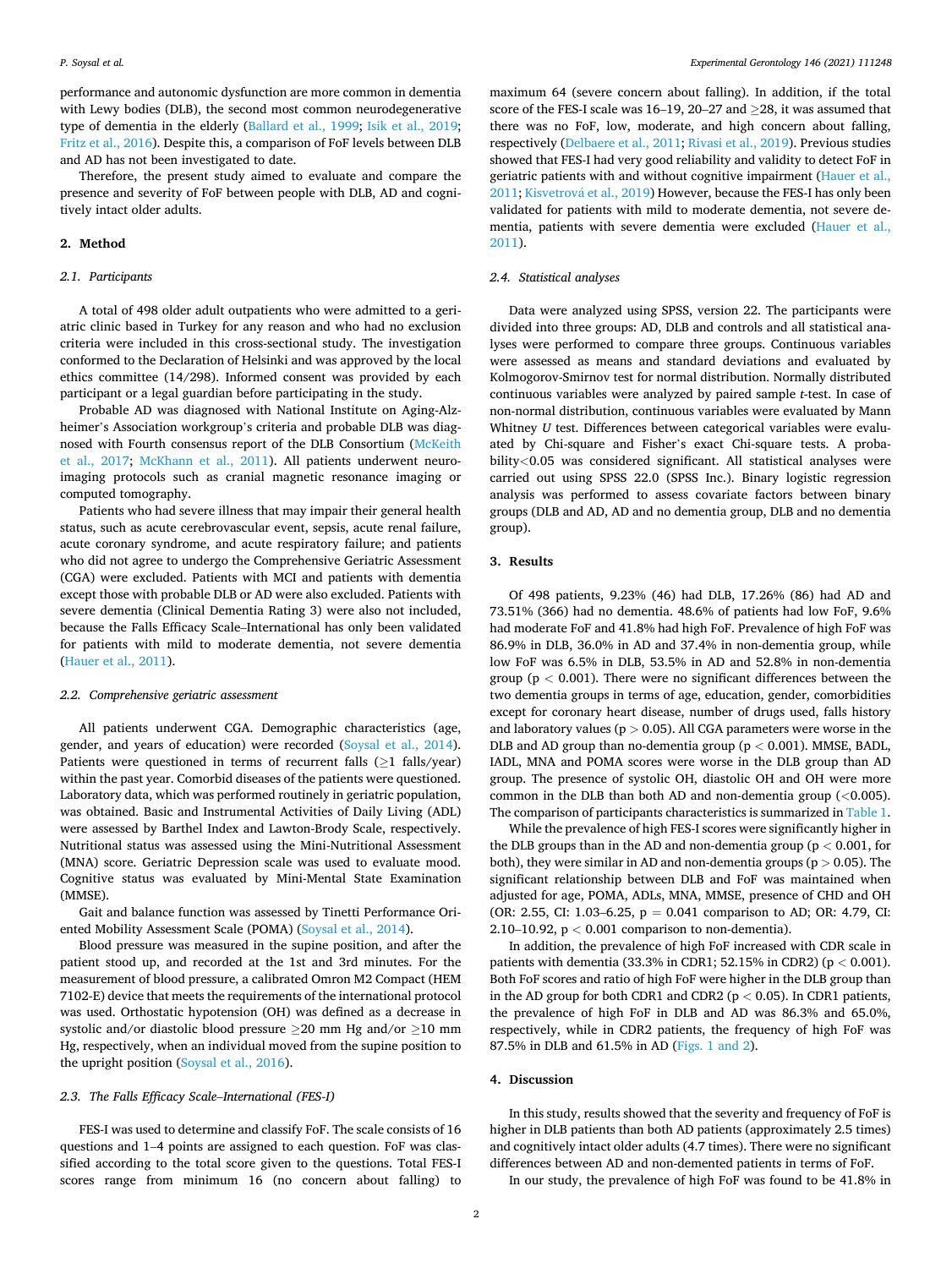#### <span id="page-2-0"></span>**Table 1**

#### Patients' characteristics.

|                                    | DLB (46)           | AD (86)            | Non-dementia (366) | p1      | p2      | p3      |
|------------------------------------|--------------------|--------------------|--------------------|---------|---------|---------|
| Age (years)                        | $82.06 \pm 7.45$   | $81.03 \pm 6.25$   | $77.55 \pm 7.44$   | 0.642   | < 0.001 | < 0.001 |
| Female (%)                         | 73.8               | 72.6               | 74.0               | 1.000   | 0.974   | 0.683   |
| Recurrent falls (%)                | 44.7               | 38.7               | 37.5               | 0.683   | 0.385   | 0.854   |
| Number of drugs used               | $6.86 \pm 2.64$    | $6.05 \pm 3.04$    | $5.77 \pm 3.36$    | 0.123   | 0.017   | 0.652   |
| Comorbidities (%)                  |                    |                    |                    |         |         |         |
| Hypertension                       | 62.2               | 57.3               | 69.5               | 0.686   | 0.270   | 0.022   |
| Diabetes mellitus                  | 32.4               | 30.7               | 35.8               | 0.850   | 0.722   | 0.267   |
| Coronary heart disease             | 32.4               | 12.0               | 18.2               | 0.019   | 0.048   | 0.154   |
| Congestive heart failure           | 13.5               | 8.0                | 11.0               | 0.500   | 0.598   | 0.383   |
| COPD                               | 8.3                | 0.3                | 10.2               | 0.680   | 0.691   | 0.164   |
| Osteoarthritis                     | 8.1                | 17.3               | 14.0               | 0.256   | 0.452   | 0.552   |
| Laboratory values                  |                    |                    |                    |         |         |         |
| Hemoglobin $(g/dl)$                | $12.32 \pm 1.75$   | $12.31 \pm 1.88$   | $13.28 \pm 9.04$   | 0.930   | 0.654   | 0.710   |
| Vitamin B12 (pg/ml)                | $476.6. \pm 205.2$ | $581.87 \pm 466.9$ | $491.6 \pm 372.5$  | 0.963   | 0.317   | 0.474   |
| Folic acid                         | $7.29 \pm 5.32$    | $8.03 \pm 4.60$    | $9.18 \pm 2.73$    | 0.242   | 0.144   | 0.921   |
| Vitamin $D$ (ng/ml)                | $20.74 \pm 11.17$  | $20.24 \pm 12.83$  | $25.32 \pm 16.08$  | 0.753   | 0.263   | 0.033   |
| Comprehensive geriatric assessment |                    |                    |                    |         |         |         |
| <b>MMSE</b>                        | $12.30 \pm 8.23$   | $15.94 \pm 7.73$   | $23.91 \pm 5.10$   | 0.029   | < 0.001 | < 0.001 |
| <b>BADL</b>                        | $59.69 \pm 25.71$  | $68.13 \pm 30.49$  | $83.22 \pm 19.73$  | 0.039   | < 0.001 | < 0.001 |
| <b>IADL</b>                        | $6.35 \pm 5.30$    | $7.45 \pm 6.35$    | $16.26 \pm 7.86$   | 0.011   | < 0.001 | < 0.001 |
| <b>MNA</b>                         | $17.12 \pm 5.35$   | $19.64 \pm 5.73$   | $22.33 \pm 4.67$   | 0.011   | < 0.001 | < 0.001 |
| GDS                                | $4.83 \pm 4.40$    | $4.28 \pm 3.07$    | $5.65 \pm 4.88$    | 0.438   | 0.169   | < 0.001 |
| POMA-Total                         | $13.12 \pm 9.35$   | $18.66 \pm 10.34$  | $22.51 \pm 8.13$   | 0.001   | < 0.001 | < 0.001 |
| Orthostatic blood pressure changes |                    |                    |                    |         |         |         |
| Systolic OH                        | 46.2               | 27.1               | 23.3               | 0.132   | 0.010   | 0.395   |
| Diastolic OH                       | 61.5               | 32.2               | 35.9               | 0.017   | 0.010   | 0.664   |
| OH                                 | 69.2               | 44.1               | 46.6               | 0.037   | 0.024   | 0.781   |
| Fear of Falling                    |                    |                    |                    |         |         |         |
| FES-I score                        | $45.46 \pm 13.44$  | $28.00 \pm 14.34$  | $28.98 \pm 15.97$  | < 0.001 | < 0.001 | 0.373   |
| High FoF (%)                       | 86.9               | 36.0               | 37.4               | < 0.001 | < 0.001 | 0.983   |
| Moderate FoF (%)                   | 6.5                | 10.5               | 9.8                |         |         |         |
| Low FoF (%)                        | 6.5                | 53.5               | 52.8               |         |         |         |

P1: comparisons between DLB and AD; P2: comparisons between DLB and non-dementia groups; P3: Comparisons between AD and non-dementia groups. BADL and IADL: Barthel and Instrumental Activities of Daily Living; COPD: Chronic obstructive pulmonary disease; GDS: Geriatric Depression Scale; FES-I: Falls Efficacy Scale–International; FoF: Fear of Falling; MMSE: Mini-Mental State Examination; MNA: Mini-Nutritional Assessment; OH: Orthostatic Hypotension; POMA: Tinetti Performance Oriented Mobility Assessment.



**Fig. 1.** Prevalence of the severity of Fear of Falling in patients with mild dementia.

CDR: Clinical Dementia Rating, FoF: Fear of Falling.

total, which is high compared to the results of previous studies. This may be due to the high average age or the high incidence of cognitive impairment in the present study ([Arik et al., 2020;](#page-3-0) [Rivasi et al., 2019](#page-4-0)). Although the relationship between FoF and cognitive impairment seems certain, not all longitudinal studies support this close association. Sakurai et al. found that the development of FoF and the change in the Montreal Cognitive Assessment total score were not associated at 1-year follow-up in 406 community-dwelling older adults [\(Sakurai et al.,](#page-4-0)  [2017\)](#page-4-0). In another study, 4931 middle-age and older adults were followed for 4 years and no correlation was found between the emergence of FoF and cognitive decline assessed by MMSE [\(Peeters et al., 2018](#page-4-0)).



**Fig. 2.** Prevalence of the severity of Fear of Falling in patients with moderate dementia.

CDR: Clinical Dementia Rating, FoF: Fear of Falling.

However, on the other hand, in a 3-year follow-up study evaluating FoF severity, as in the present study, it was found that being very fearful of falling increased the risk of cognitive decline in older adults [\(Noh et al.,](#page-4-0)  [2019\)](#page-4-0). Conversely, it has been reported that cognitive impairment can also predict FoF [\(Uemura et al., 2015](#page-4-0)). Interestingly, in our study, while FoF was not higher in AD patients compared to those without dementia, it was significantly higher in DLB. Therefore, the reason for the inconsistency of the study results mentioned above may be that the types of cognitive impairment (such as amnestic, non-amnestic) of the patients in these studies are different, because FoF is more related to inadequacy in some cognitive function domains (executive function and processing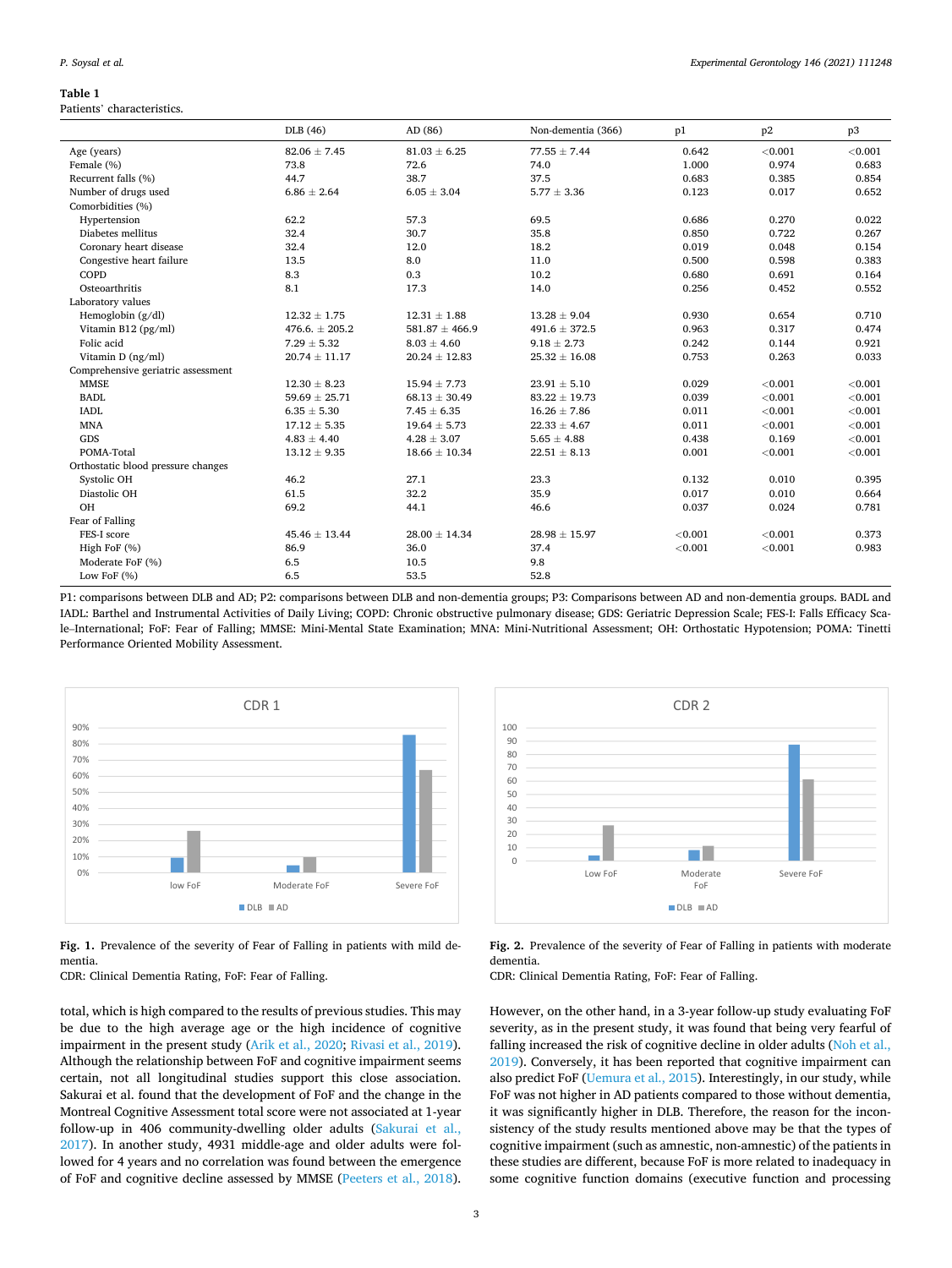## <span id="page-3-0"></span>speed) ([Peeters et al., 2019\)](#page-4-0).

In our study, for the first time in DLB patients it was found that almost 8 out of 10 patients had high FoF starting from the mild stage and even after adjustment for several covariates (age, cognition, functional dependence and balance-gait functions, orthostatic blood pressure changes), it was found that FoF developed in DLB patients approximately 2.5 times more than AD patients. There are several plausible pathways that help to explain this finding. First, common symptoms experienced by people with DLB, such as parkinsonism and postural instability findings, are known to increase fall risk, and are more severe in mild stages of DLB than what has been observed in patients with AD ([Peeters et al., 2019\)](#page-4-0). Moreover, in one study in which 51 AD and 27 DLB patients were included, risk factors for falling were investigated, and it was determined that parkinsonism was the most important factor for falling (Ehrlich et al., 2019). However, extrapyramidal signs such as rigidity, bradykinesia, and postural impairment are also seen from the early stage of MCI and AD, and as AD progresses, the prevalence of parkinsonism also increases ([Sasaki, 2018\)](#page-4-0). On the other hand, not every DLB patient has parkinsonism ([Zahirovic et al., 2016](#page-4-0)). In our study, the reason for not finding a significant difference in falls between AD and DLB patients may be that there is no difference in parkinsonism in both types of dementia, but unfortunately, the relationship between FoF and parkinsonism could not be examined because parkinsonian symptoms or clinical features of DLB were not detailed in our study. Future studies should be designed accordingly. Second, oculo-visual changes such as visual hallucinations, color vision impairment, decreased occipital lobe activity, are common in DLB and also increase FoF (Flanigan et al., 2018; [Peeters et al., 2019\)](#page-4-0). Previous study has shown that elderly people with visual impairment avoid or restrict daily activities which consequently may increases ones risk of developing FoF (Ehrlich et al., 2019). The same scenario may be valid for DLB patients. The fact that many factors that may cause the development of FoF and falls, such as cognitive impairment, neuropsychiatric symptoms, psychotropic drug use, and sleep disorders that may adversely affect attention, are more prevalent in DLB than AD may explain why FoF is more prevalent in DLB (Brønnick et al., 2016; Hamilton et al., 2020).

However, future studies to identify potential mechanisms leading to higher levels of FoF in those with DLB are needed to further inform targeted interventions. Although it is known that one of the most important causes of FoF is the history of falling, in our study there was no difference between the DLB, AD and non-dementia groups in terms of falling frequency, although it was slightly higher in DLB. Falls are very common in the elderly even when dementia is not present (Dokuzlar et al., 2020a; Dokuzlar et al., 2020b). Therefore, even though falls seem to be a distinguishing feature for DLB, this feature may lose its validity with advanced age. However, the frequency of FoF is higher in DLB patients from the mild stage. One of the reasons for the shorter survival of DLB patients compared to AD is falling and related complications, which are seen much earlier in DLB ([Mueller et al., 2019;](#page-4-0) [Shea et al.,](#page-4-0)  [2019\)](#page-4-0). FoF is also an important cause of mortality, and FoF may also contribute to the reduced survival compared to AD in DLB patients ([Lee](#page-4-0)  [et al., 2020\)](#page-4-0). They may become more scared of falling, therefore lower their habitual physical activity, therefore lose muscle strength, physical fitness, which leads to greater functional dependence (Delbaere et al., 2010).

The strengths of our study are that CGA was performed in all patients and that comorbid diseases, laboratory parameters and orthostatic blood pressure changes that may affect the development of FoF were simultaneously evaluated. Second, FoF has been evaluated with FES-I. The present study has some limitations. First, the design of the study is crosssectional. Second, the number of patients with dementia, especially DLB patients, has a small sample size. Third, this study did not neuropathologically confirm the dementia diagnosis. Last, parkinsonian symptoms (e.g. Unified Parkinson's Disease Rating Scale) or clinical features/domains of DLB were not detailed.

As a result, 8 out of 10 elderly patients with mild and moderate stage

DLB have high FoF, which is much higher than those without AD and dementia. High prevalence of Fear of Falling is important for postdiagnostic consideration for DLB, as it can cause independence and death. Therefore, clinicians should be aware of FoF and its related consequences in the management of especially DLB in older adults. There is no difference in the frequency and severity of FoF between patients without AD and dementia.

#### **Funding**

No.

#### **CRediT authorship contribution statement**

Conceptualization: Pinar Soysal; Data curation: Semen Gokce Tan, Pinar Soysal; Formal analysis: Pinar Soysal, Lee Smith; Funding acquisition: Not applicable; Supervision Lee Smith; Writing-original draft: Pinar Soysal; Writing - review & editing: Lee Smith.

#### **Declaration of competing interest**

None.

#### **Acknowledgments**

There is no conflict of interest and no funding.

#### **References**

- Arik, F., Soysal, P., Capar, E., Kalan, U., Smith, L., Trott, M., Isik, A.T., 2020. The association between fear of falling and orthostatic hypotension in older adults. Aging Clin. Exp. Res. [https://doi.org/10.1007/s40520-020-01584-2.](https://doi.org/10.1007/s40520-020-01584-2)
- Austin, N., Devine, A., Dick, I., Prince, R., Bruce, D., 2007. Fear of falling in older women: a longitudinal study of incidence, persistence, and predictors. J. Am. Geriatr. Soc. 55 (10), 1598-1603. https://doi.org/10.1111/j [5415.2007.01317.x.](https://doi.org/10.1111/j.1532-5415.2007.01317.x)
- Ballard, C.G., Shaw, F., Lowery, K., McKeith, I., Kenny, R., 1999. The prevalence, assessment and associations of falls in dementia with Lewy bodies and Alzheimer's disease. Dement. Geriatr. Cogn. Disord. 10 (2), 97–103. [https://doi.org/10.1159/](https://doi.org/10.1159/000017108) [000017108.](https://doi.org/10.1159/000017108)
- Borges, S. de M., Radanovic, M., Forlenza, O.V., 2015. Fear of falling and falls in older adults with mild cognitive impairment and Alzheimer's disease. Neuropsychology, Development, and Cognition. Section B, Aging. Neuropsychol. Cogn. 22 (3), 312–321. <https://doi.org/10.1080/13825585.2014.933770>.
- Brønnick, K., Breitve, M.H., Rongve, A., Aarsland, D., 2016. Neurocognitive deficits distinguishing mild dementia with Lewy bodies from mild Alzheimer's disease are associated with parkinsonism. J. Alzheimers Dis. 53 (4), 1277–1285. [https://doi.](https://doi.org/10.3233/JAD-160294)  [org/10.3233/JAD-160294.](https://doi.org/10.3233/JAD-160294)
- Delbaere, K., Close, J.C.T., Brodaty, H., Sachdev, P., Lord, S.R., 2010. Determinants of disparities between perceived and physiological risk of falling among elderly people: cohort study. BMJ (Clin. Res. Ed.) 341, c4165. https://doi.org/10.1136/b
- Delbaere, K., Smith, S.T., Lord, S.R., 2011. Development and initial validation of the Iconographical Falls Efficacy Scale. J. Gerontol. A Biol. Sci. Med. Sci. 66 (6), 674–680. [https://doi.org/10.1093/gerona/glr019.](https://doi.org/10.1093/gerona/glr019)
- Dokuzlar, O., Koc Okudur, S., Smith, L., Soysal, P., Yavuz, I., Aydin, A.E., Isik, A.T., 2020a. Assessment of factors that increase risk of falling in older women by four different clinical methods. Aging Clin. Exp. Res. 32 (3), 483-490. [https://doi.org/](https://doi.org/10.1007/s40520-019-01220-8) [10.1007/s40520-019-01220-8.](https://doi.org/10.1007/s40520-019-01220-8)
- Dokuzlar, O., Koc Okudur, S., Soysal, P., Kocyigit, S.E., Yavuz, I., Smith, L., Isik, A.T., 2020b. Factors that Increase Risk of Falling in Older Men according to Four Different Clinical Methods. Experimental Aging Research 46 (1), 83–92. [https://doi.org/](https://doi.org/10.1080/0361073X.2019.1669284) [10.1080/0361073X.2019.1669284](https://doi.org/10.1080/0361073X.2019.1669284).
- Ehrlich, J.R., Hassan, S.E., Stagg, B.C., 2019. Prevalence of falls and fall-related outcomes in older adults with self-reported vision impairment. J. Am. Geriatr. Soc. 67 (2), 239–245. <https://doi.org/10.1111/jgs.15628>.
- Flanigan, P.M., Khosravi, M.A., Leverenz, J.B., Tousi, B., 2018. Color vision impairment differentiates Alzheimer dementia from dementia with Lewy bodies. J. Geriatr. Psychiatry Neurol. 31 (2), 97-102. https://doi.org/10.1177/089198871876757
- Fritz, N.E., Kegelmeyer, D.A., Kloos, A.D., Linder, S., Park, A., Kataki, M., Kostyk, S.K., 2016. Motor performance differentiates individuals with Lewy body dementia, Parkinson's and Alzheimer's disease. Gait Posture 50, 1–7. [https://doi.org/10.1016/](https://doi.org/10.1016/j.gaitpost.2016.08.009)  [j.gaitpost.2016.08.009](https://doi.org/10.1016/j.gaitpost.2016.08.009).
- Hamilton, C.A., Matthews, F.E., Donaghy, P.C., Taylor, J.-P., O'Brien, J.T., Barnett, N., Thomas, A.J., 2020. Cognitive Decline in Mild Cognitive Impairment With Lewy Bodies or Alzheimer Disease: A Prospective Cohort Study. Am. J. Geriatr. Psychiatry. [https://doi.org/10.1016/j.jagp.2020.07.018.](https://doi.org/10.1016/j.jagp.2020.07.018)